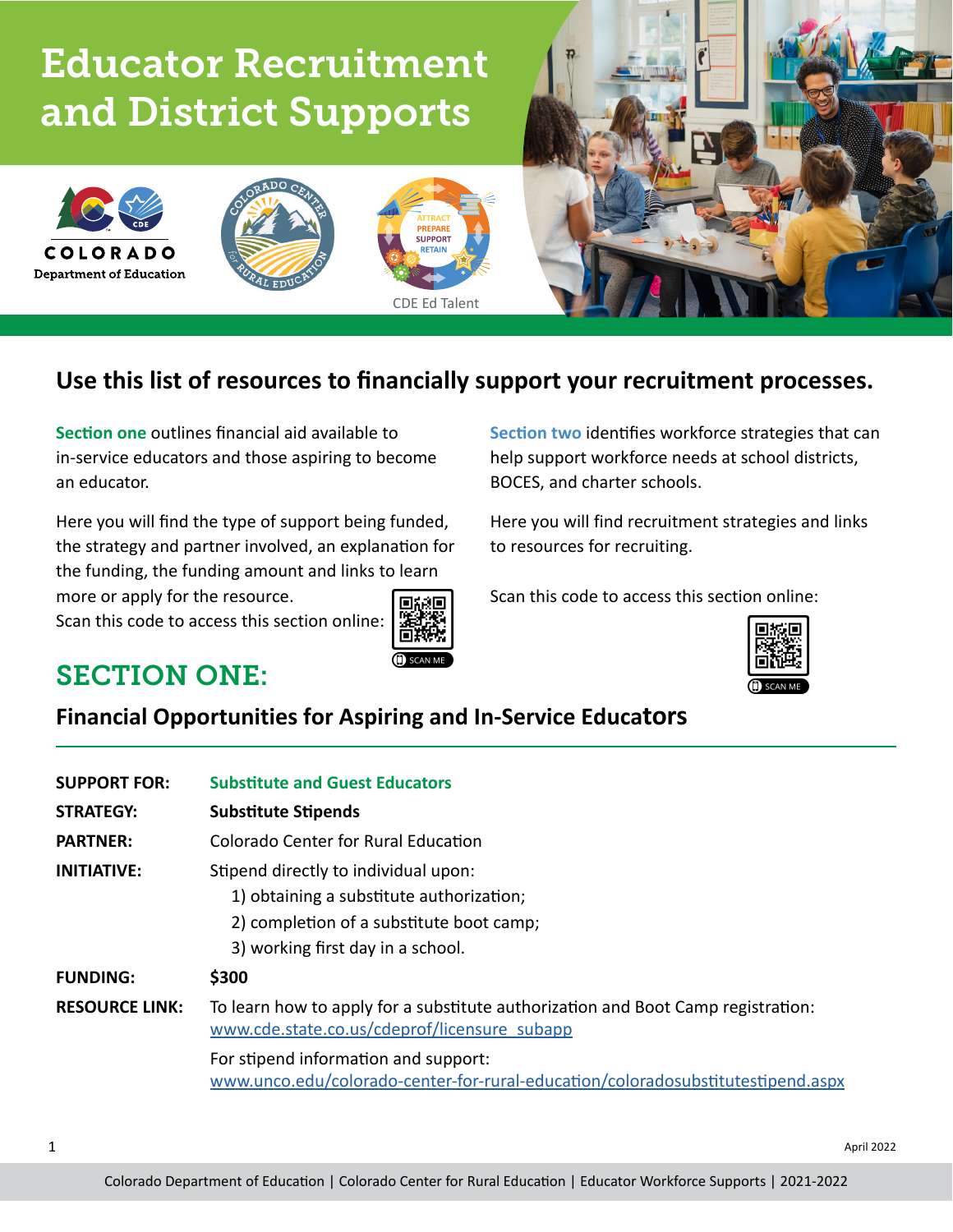| <b>SUPPORT FOR:</b>                      | <b>Aspiring Educators</b>                                                                                                                                                                                                                                                                                                                                                                                                                                                                                                                                                                                                                                                                          |  |  |
|------------------------------------------|----------------------------------------------------------------------------------------------------------------------------------------------------------------------------------------------------------------------------------------------------------------------------------------------------------------------------------------------------------------------------------------------------------------------------------------------------------------------------------------------------------------------------------------------------------------------------------------------------------------------------------------------------------------------------------------------------|--|--|
| <b>STRATEGY:</b>                         | <b>TEACH Colorado</b>                                                                                                                                                                                                                                                                                                                                                                                                                                                                                                                                                                                                                                                                              |  |  |
| <b>PARTNER:</b>                          | TEACH Colorado; Dept of Higher Education                                                                                                                                                                                                                                                                                                                                                                                                                                                                                                                                                                                                                                                           |  |  |
| <b>INITIATIVE:</b>                       | Free information on teacher preparation programs; 1:1 licensure coaching from current<br>educators; application fee reimbursements; scholarships; and testing, resume, and<br>cover letter guides                                                                                                                                                                                                                                                                                                                                                                                                                                                                                                  |  |  |
|                                          | Variable scholarships and application fee reimbursements for subscribers                                                                                                                                                                                                                                                                                                                                                                                                                                                                                                                                                                                                                           |  |  |
| <b>FUNDING:</b><br><b>RESOURCE LINK:</b> | For general information, visit: https://colorado.teach.org<br><b>Financial Aid and Scholarships Information</b>                                                                                                                                                                                                                                                                                                                                                                                                                                                                                                                                                                                    |  |  |
| <b>SUPPORT FOR:</b>                      | Rural alternative teachers, aspiring CTE teachers,<br>paraprofessionals in an educator preparation program                                                                                                                                                                                                                                                                                                                                                                                                                                                                                                                                                                                         |  |  |
| <b>STRATEGY:</b>                         | <b>Tuition financial assistance</b>                                                                                                                                                                                                                                                                                                                                                                                                                                                                                                                                                                                                                                                                |  |  |
| <b>PARTNER:</b>                          | <b>CDE</b>                                                                                                                                                                                                                                                                                                                                                                                                                                                                                                                                                                                                                                                                                         |  |  |
| <b>INITIATIVE:</b>                       | Educator candidates committing to teach in a rural district for 3 years can receive up<br>to \$10,000 in financial assistance toward their educator preparation program costs.                                                                                                                                                                                                                                                                                                                                                                                                                                                                                                                     |  |  |
| <b>FUNDING:</b>                          | Up to \$10,000 to pay for the educator preparation program fees                                                                                                                                                                                                                                                                                                                                                                                                                                                                                                                                                                                                                                    |  |  |
| <b>RESOURCE LINK:</b>                    | www.cde.state.co.us/educatortalent/errprogram                                                                                                                                                                                                                                                                                                                                                                                                                                                                                                                                                                                                                                                      |  |  |
| <b>SUPPORT FOR:</b>                      | <b>Special Services Providers</b>                                                                                                                                                                                                                                                                                                                                                                                                                                                                                                                                                                                                                                                                  |  |  |
| <b>STRATEGY:</b>                         | <b>Special Services Provider Stipends</b>                                                                                                                                                                                                                                                                                                                                                                                                                                                                                                                                                                                                                                                          |  |  |
| <b>PARTNER:</b>                          | <b>Colorado Center for Rural Education</b>                                                                                                                                                                                                                                                                                                                                                                                                                                                                                                                                                                                                                                                         |  |  |
| <b>INITIATIVE:</b><br><b>FUNDING:</b>    | The Special Services Provider Stipend (SSPS) provides recipients who commit to serve in a<br>rural district for three years with up to \$6,000 to pay for a variety of program-related<br>costs (e.g., application fees, official transcripts, evaluation, tuition and fees, exams,<br>fingerprinting, licensing, technology and travel costs). The Colorado Department of<br>Education recognizes these special services providers: school audiologists, school<br>counselors, school nurses, school occupational therapists, school orientation and mobility<br>specialists, school physical therapists, school psychologists, school social workers and<br>school speech-language pathologists. |  |  |
|                                          | Up to \$6,000                                                                                                                                                                                                                                                                                                                                                                                                                                                                                                                                                                                                                                                                                      |  |  |
| <b>RESOURCE LINK:</b>                    | www.unco.edu/colorado-center-for-rural-education/stipends/special services provider                                                                                                                                                                                                                                                                                                                                                                                                                                                                                                                                                                                                                |  |  |
|                                          | stipend/                                                                                                                                                                                                                                                                                                                                                                                                                                                                                                                                                                                                                                                                                           |  |  |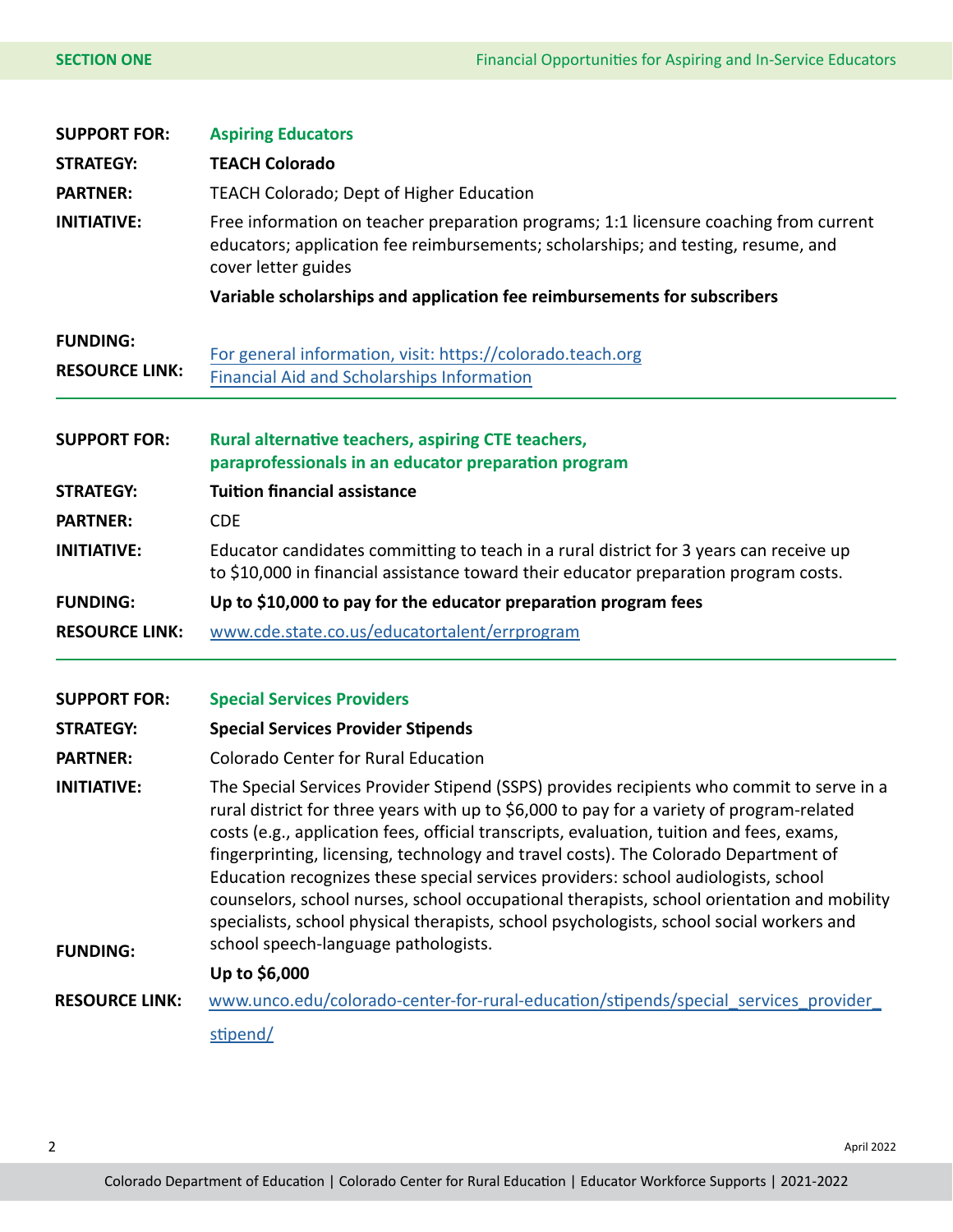| <b>SECTION ONE</b>    | Financial Opportunities for Aspiring and In-Service Educators                                                                                                                                                                                                                                                                                                                                                                                                                                                                                                                                                                      |  |
|-----------------------|------------------------------------------------------------------------------------------------------------------------------------------------------------------------------------------------------------------------------------------------------------------------------------------------------------------------------------------------------------------------------------------------------------------------------------------------------------------------------------------------------------------------------------------------------------------------------------------------------------------------------------|--|
| <b>SUPPORT FOR:</b>   | <b>Rural student teachers</b><br>(those completing student teaching/clinical residency<br>at a Colorado educator preparation program)                                                                                                                                                                                                                                                                                                                                                                                                                                                                                              |  |
| <b>STRATEGY:</b>      | <b>Colorado Rural Teaching Stipend</b>                                                                                                                                                                                                                                                                                                                                                                                                                                                                                                                                                                                             |  |
| <b>PARTNER:</b>       | <b>Colorado Center for Rural Education</b>                                                                                                                                                                                                                                                                                                                                                                                                                                                                                                                                                                                         |  |
| <b>INITIATIVE:</b>    | The value of the stipend is up to \$4,000 for the semester of student teaching.<br>Stipend recipients are expected to complete student teaching in a Colorado<br>rural school district and then apply to and work in a rural school district for<br>two years.                                                                                                                                                                                                                                                                                                                                                                     |  |
| <b>FUNDING:</b>       | Up to \$4,000                                                                                                                                                                                                                                                                                                                                                                                                                                                                                                                                                                                                                      |  |
|                       |                                                                                                                                                                                                                                                                                                                                                                                                                                                                                                                                                                                                                                    |  |
| <b>RESOURCE LINK:</b> | www.unco.edu/colorado-center-for-rural-education/stipends/rural-teaching-fellow.aspx                                                                                                                                                                                                                                                                                                                                                                                                                                                                                                                                               |  |
| <b>SUPPORT FOR:</b>   | Rural student teachers in a year-long clinical residency                                                                                                                                                                                                                                                                                                                                                                                                                                                                                                                                                                           |  |
| <b>STRATEGY:</b>      | <b>Colorado Rural Teaching Fellowship</b>                                                                                                                                                                                                                                                                                                                                                                                                                                                                                                                                                                                          |  |
| <b>PARTNER:</b>       | <b>Colorado Center for Rural Education</b>                                                                                                                                                                                                                                                                                                                                                                                                                                                                                                                                                                                         |  |
| <b>INITIATIVE:</b>    | The \$10,000 Colorado Rural Teaching Fellowship is available to selected candidates who<br>complete a year-long clinical experience in a rural school district during the final year of<br>their teacher preparation programs and commit to working for two additional years in the<br>same district after fellowship completion. Candidates who are selected for this fellowship,<br>Rural Teaching Fellows, receive \$5,000 from their institute of higher education and \$5,000<br>from the Colorado Department of Higher Education as part of their financial aid package<br>during their final year of licensure preparation. |  |
| <b>FUNDING:</b>       | Up to \$10,000                                                                                                                                                                                                                                                                                                                                                                                                                                                                                                                                                                                                                     |  |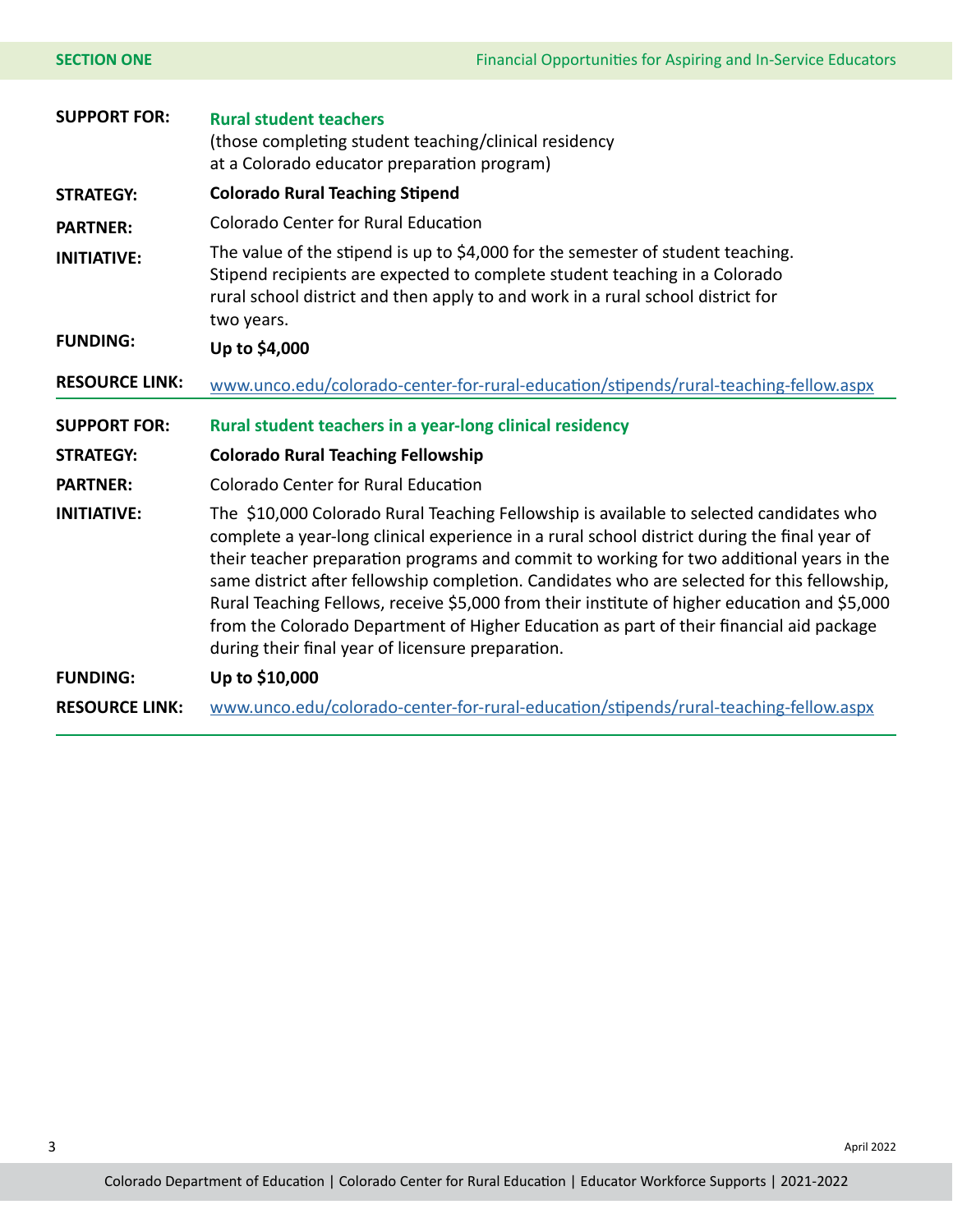| <b>SUPPORT FOR:</b>   | <b>Rural in-service teachers</b>                                                                                                                                                                                                                                                                                                                               |  |  |
|-----------------------|----------------------------------------------------------------------------------------------------------------------------------------------------------------------------------------------------------------------------------------------------------------------------------------------------------------------------------------------------------------|--|--|
| <b>STRATEGY:</b>      | Rural In-service Educator Stipend for concurrent enrollment endorsement                                                                                                                                                                                                                                                                                        |  |  |
| <b>PARTNER:</b>       | <b>Colorado Center for Rural Education</b>                                                                                                                                                                                                                                                                                                                     |  |  |
| <b>INITIATIVE:</b>    | The Colorado Center for Rural Education and the Colorado Department of Higher<br>Education encourage talented in-service PK-12 educators working in a rural Colorado<br>school district to pursue the necessary qualifications to:                                                                                                                             |  |  |
|                       | a) teach concurrent enrollment courses,                                                                                                                                                                                                                                                                                                                        |  |  |
|                       | b) add an additional endorsement; or<br>c) fulfill a local faculty need.                                                                                                                                                                                                                                                                                       |  |  |
|                       | The Rural In-service Educator Stipend provides recipients who commit to teach in a rural<br>district for three years with up to \$6,000 to offset costs associated with a qualifying<br>program provided by one of Colorado's institutions of higher education.                                                                                                |  |  |
| <b>FUNDING:</b>       | Up to \$6,000                                                                                                                                                                                                                                                                                                                                                  |  |  |
| <b>RESOURCE LINK:</b> | www.unco.edu/colorado-center-for-rural-education/stipends/                                                                                                                                                                                                                                                                                                     |  |  |
|                       | concurrent-enrollment-educator-qualification-scholarship.aspx                                                                                                                                                                                                                                                                                                  |  |  |
|                       |                                                                                                                                                                                                                                                                                                                                                                |  |  |
| <b>SUPPORT FOR:</b>   | <b>Rural in-service teachers</b>                                                                                                                                                                                                                                                                                                                               |  |  |
| <b>STRATEGY:</b>      | National Board Certified Teacher - Application                                                                                                                                                                                                                                                                                                                 |  |  |
| <b>PARTNER:</b>       | <b>Colorado Center for Rural Education</b>                                                                                                                                                                                                                                                                                                                     |  |  |
| <b>INITIATIVE:</b>    | The Colorado Center for Rural Education and the Colorado Department of Higher<br>Education encourage talented K-12 educators in rural Colorado school districts to pursue<br>National Board Teacher Certification (NBCT). All NBCT stipend recipients who commit to<br>teach in a rural district for three years will receive support and mentorship from NBCT |  |  |
| <b>FUNDING:</b>       | facilitators in a Colorado Rural National Board cohort.                                                                                                                                                                                                                                                                                                        |  |  |
| <b>RESOURCE LINK:</b> | Up to \$4,250<br>www.unco.edu/colorado-center-for-rural-education/stipends/ national-board-teacher-                                                                                                                                                                                                                                                            |  |  |
|                       | certification-scholarship.aspx                                                                                                                                                                                                                                                                                                                                 |  |  |
|                       |                                                                                                                                                                                                                                                                                                                                                                |  |  |
| <b>SUPPORT FOR:</b>   | <b>Tutors</b>                                                                                                                                                                                                                                                                                                                                                  |  |  |
| <b>STRATEGY:</b>      | <b>AmeriCorps, TutorCorps Reading Tutors, Math Tutors</b>                                                                                                                                                                                                                                                                                                      |  |  |
| <b>PARTNER:</b>       | Serve Colorado                                                                                                                                                                                                                                                                                                                                                 |  |  |
| <b>INITIATIVE:</b>    | Become a Project Serve AmeriCorp volunteer to serve as a reading or math tutor*<br>in Colorado.                                                                                                                                                                                                                                                                |  |  |
|                       | * Tutoring often can lead to being prepared as a licensed educator. If you become a member,<br>you can learn more about using your tutoring service to help become a licensed educator.                                                                                                                                                                        |  |  |
| <b>FUNDING:</b>       | Variable living stipend                                                                                                                                                                                                                                                                                                                                        |  |  |
| <b>RESOURCE LINK:</b> | servecolorado.colorado.gov/americorps-recruitment                                                                                                                                                                                                                                                                                                              |  |  |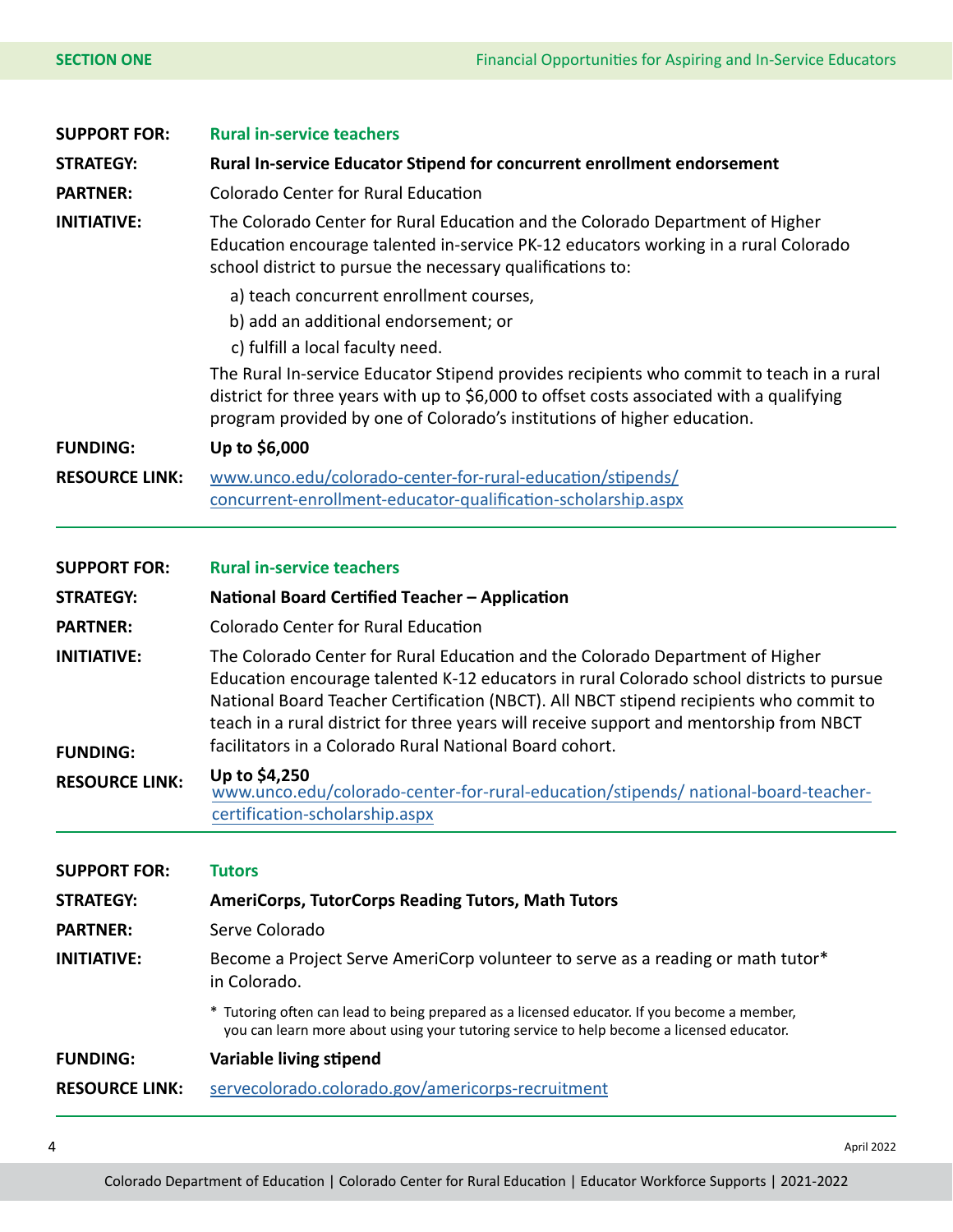| <b>SUPPORT FOR:</b>   | Educators, Principals and SSPs - mainly for those who serve in rural and hard-to-fill<br>positions in Colorado                                                                                                                                                                                                                                                                                                                                                     |  |
|-----------------------|--------------------------------------------------------------------------------------------------------------------------------------------------------------------------------------------------------------------------------------------------------------------------------------------------------------------------------------------------------------------------------------------------------------------------------------------------------------------|--|
| <b>STRATEGY:</b>      | <b>Colorado Educator Loan Forgiveness</b>                                                                                                                                                                                                                                                                                                                                                                                                                          |  |
| <b>PARTNER:</b>       | <b>CDHE</b>                                                                                                                                                                                                                                                                                                                                                                                                                                                        |  |
| <b>INITIATIVE:</b>    | Those who qualify are eligible to receive up to \$5,000 in loan forgiveness for a given year.<br>2022 is the first year the program will be distributing awards. It is currently funded for<br>five years. For those individuals who continue to qualify, they may apply every year of the<br>program for up to \$5,000 in loan forgiveness annually. Program qualifications can be found<br>at the link below. Annual application is open December 15 - April 15. |  |
| <b>FUNDING:</b>       | Up to \$5,000 annually for up to 5 years                                                                                                                                                                                                                                                                                                                                                                                                                           |  |
| <b>RESOURCE LINK:</b> | Colorado Educator Loan Forgiveness   Higher Education                                                                                                                                                                                                                                                                                                                                                                                                              |  |

### **Additional Information for Job Postings and Positions**

**Colorado Association of School Executives Career Center:**

[www.co-case.org/networking/opening\\_search.asp](https://www.co-case.org/networking/opening_search.asp)

**Colorado Rural Education Collaborative job board:** [coruraledcollab.org/job-board](https://coruraledcollab.org/job-board)

**Colorado Department of Education Career Page:** [www.cde.state.co.us/educatortalent/coloradoteachingjobs](http://www.cde.state.co.us/educatortalent/coloradoteachingjobs
)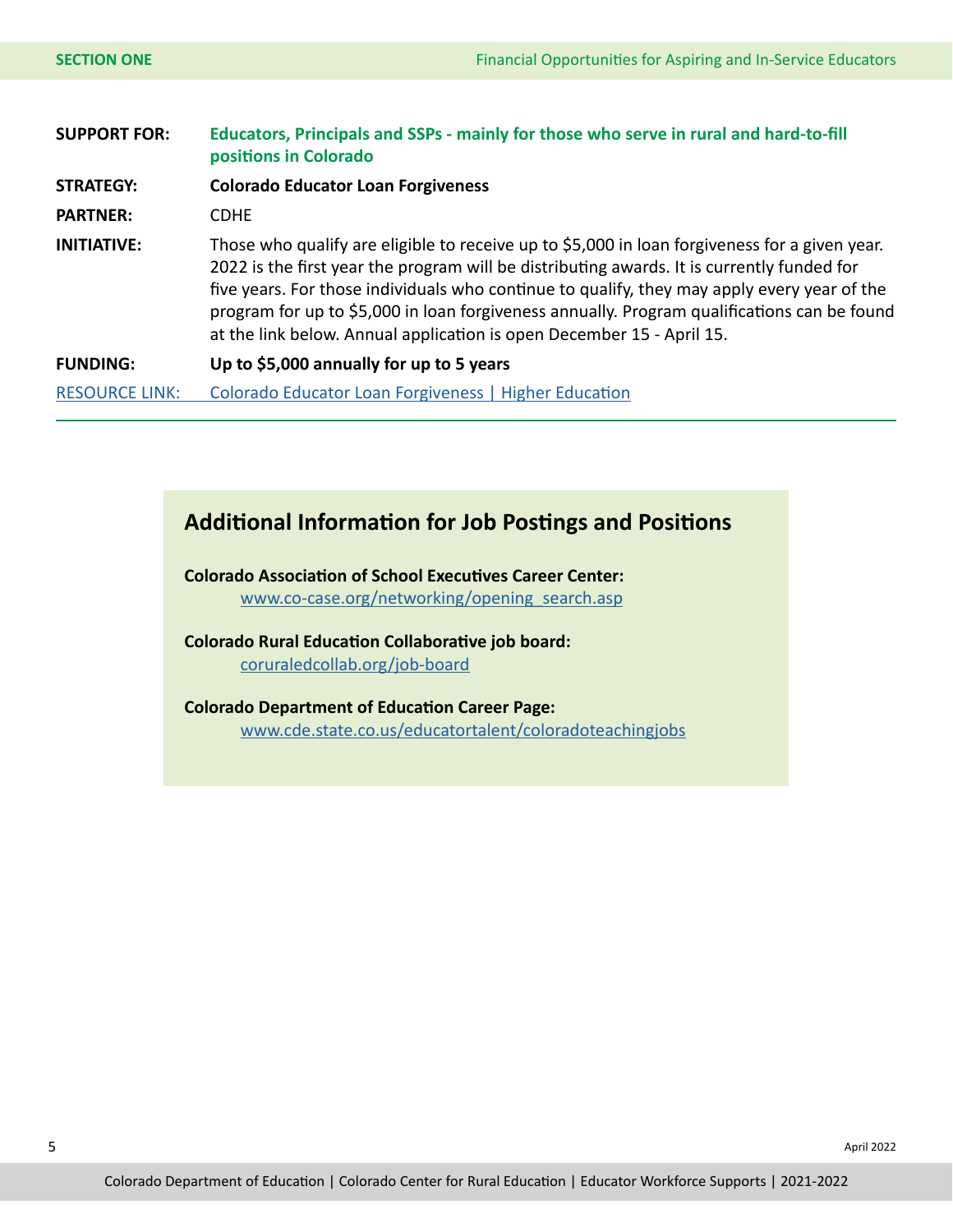# SECTION TWO:

#### **Educator Recruitment and District Supports**

The following are additional recruitment supports that are in place across the state. Please access these resources at a district level, and utilize the stipends noted above, to support recruitment and retention efforts.

Additionally, **ESSER COVIVD Relief funds** can often be used for activities associated with ensuring recruitment and retention for current staff.

#### **RECRUITMENT STRATEGY RESOURCE LINK**

Utilize ESSER COVID Relief monies to support increasing teacher salaries, recruiting teachers, or mentoring new to the profession teachers to ensure they stay in the profession

Hire community members with bachelor's degrees who want to earn alternative licenses (Rural Alternative Licensure Stipend)

Hire individuals who do not have a bachelor's degree or an educator preparation program but have a strong background to support the learning and content

Help existing teachers gain dual certification to teach additional content areas (Rural In-service Educator Stipend)

Encourage student teachers to choose your district (Colorado Rural Student Teacher Stipend)

Encourage teachers to gain National Board certification

Review the allowable uses for ESSER: [http://www.cde.state.co.us/caresact/](http://www.cde.state.co.us/caresact/covidcaresactfaq#essernine) [covidcaresactfaq#essernine](http://www.cde.state.co.us/caresact/covidcaresactfaq#essernine)

www.cde.state.co.us/educatortalent/ [educatorrecruitmentandretention](https://www.unco.edu/colorado-center-for-rural-education/stipends/rural-alternative-licensure-stipend.aspx)

Adjunct instructor authorization through CDE www.cde.state.co.us/cdeprof/ checklist-initialadjunct

www.unco.edu/colorado-center-for-ruraleducation/stipends/concurrent-enrollment[educator-qualification-scholarship.aspx](https://www.unco.edu/colorado-center-for-rural-education/stipends/concurrent-enrollment-educator-qualification-scholarship.aspx)

www.unco.edu/colorado-center-for-rural[education/stipends/student-teaching-stipe](https://www.unco.edu/colorado-center-for-rural-education/stipends/student-teaching-stipend.aspx)nd.aspx

[www.unco.edu/colorado-center-for-rural](https://www.unco.edu/colorado-center-for-rural-education/stipends/student-teaching-stipend.aspx)education/stipends/national-board-teachercertification-scholarship.aspx

6